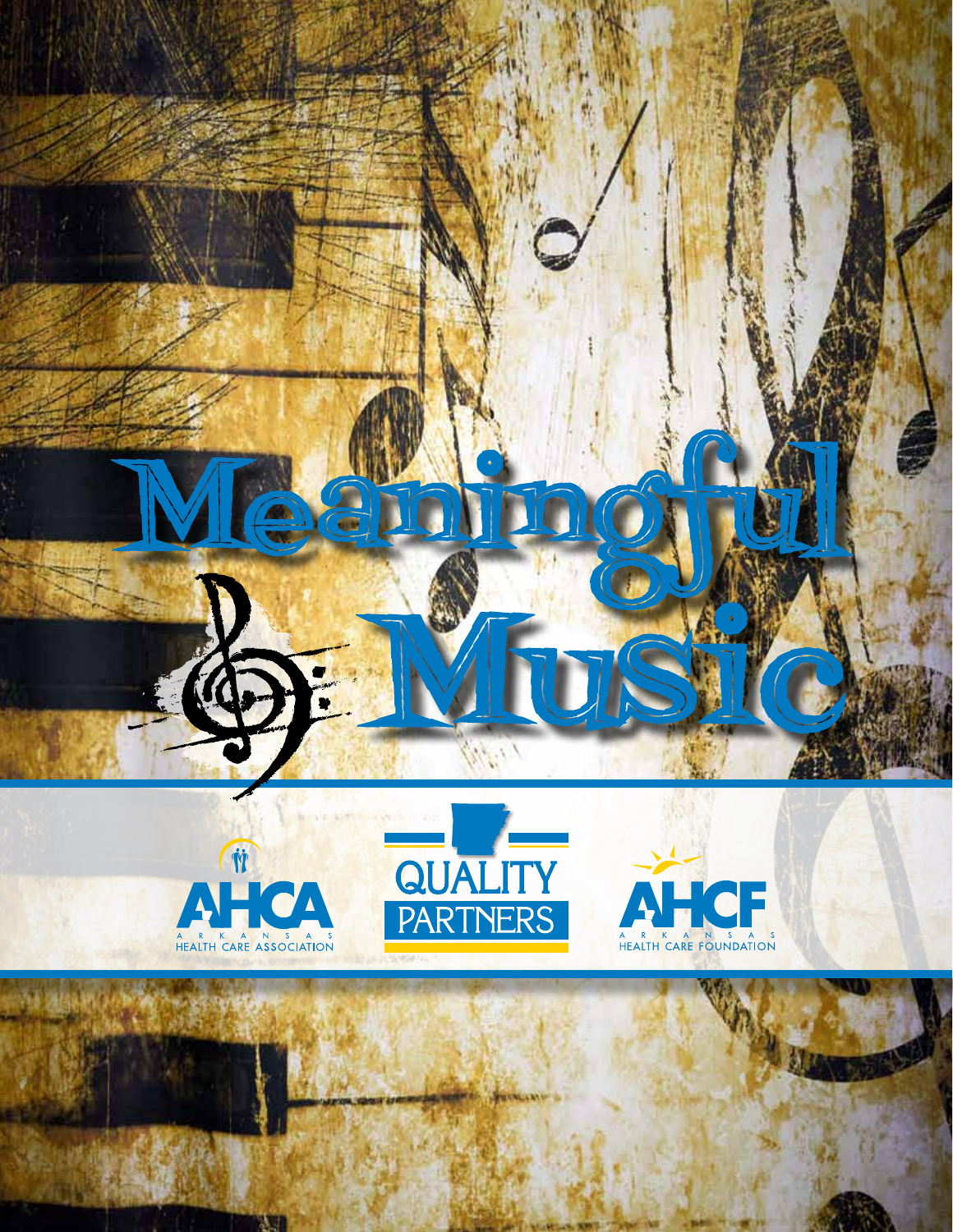

All Rights Reserved © 2018

No part of this publication may be reproduced or transmitted in any form or by any means, electronic, mechanical, photocopying, recording, scanning, or otherwise, except as permitted by law, without prior written permission of the publisher.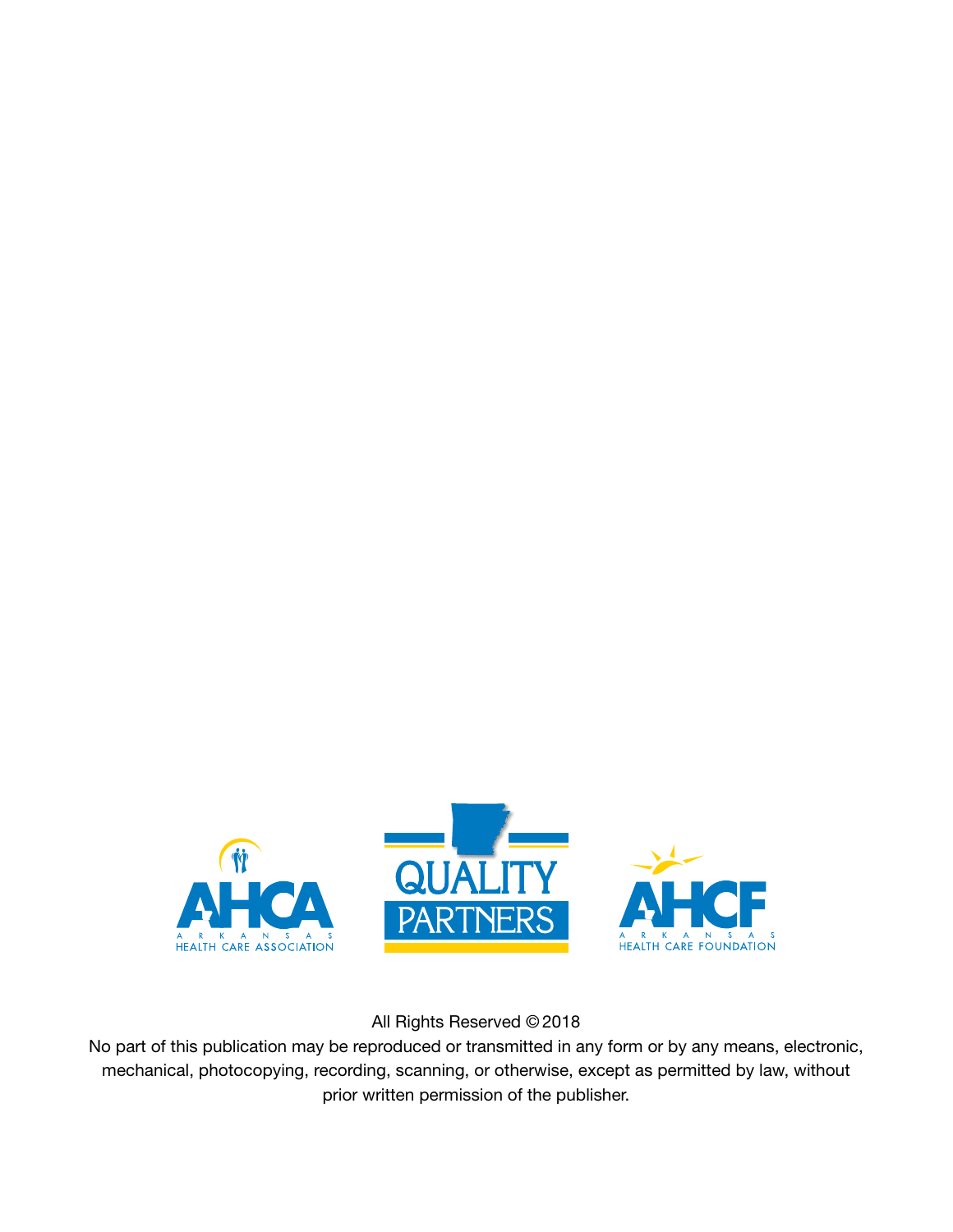# Meaningful Music**© (MM)**

While researchers continue to work to find ways to prevent and treat dementia, caregivers are in constant search for new techniques, tools, and resources to assist them with managing the symptoms and distress associated with the condition.

Music has been used for years as a therapeutic tool for many individuals. Music has the ability to change our moods, lift our spirits, and even lower our blood pressure. Music has also been proven to increase our IQ, verbal skills, and assist stroke victims to regain vision. It was not until recently that researchers discovered that music can also be therapeutic for those living with dementia. Based on current research, music not only has relaxing and entertaining effects on those living with dementia, it also has restorative and therapeutic effects as well.

Long term care facilities have used music for years as a source of entertainment and activity for their residents. Now we know that if music is incorporated into a resident's life in a meaningful way residents with dementia could benefit from the therapeutic effects of music as well.

The Meaningful Music© (MM) program was designed to further enhance the well-being of those living with dementia and other chronic illnesses in long term care. The purpose of the program is to incorporate music into the lives of residents in a meaningful way to bring both relaxing and restorative benefits. The program does not have the ability to cure or reverse the disease state. It is only intended to provide a potential positive response that could enhance the overall well-being of residents.

The MM program was built on the foundation of the Well-Being Model© (WBM) of care for those living with dementia. The WBM helps caregivers to understand that each individual living with dementia can still achieve a sense of well-being. This can only be done by treating each person as a unique individual and by learning to understand and interpret their moods and any distress. This is accomplished through a proactive, personcentered, strength-based approach.

Based on the WBM, activities such as music should never be used as a quick fix or as the sole intervention for someone with dementia. To gain the most benefit from music, music should be added to the resident's plan of care to optimize their well-being. This is accomplished by using the same proactive, person-centered, strength-based approach as the WBM.

The MM program also uses a resident-directed approach when possible.

## What is resident-directed?

Resident-directed means that the resident leads the development of their care plan and makes active choices based on his or her individual preferences. This is determined by the ability of the resident to participate in this activity. The staff listens to the preferences of the resident and allows the resident to direct the plan of care under supervision from the staff to ensure safety.

In a person-directed music care plan, the resident may verbally make all the choices; what type of music to listen to, when and where they listen to music, if they are alone or in a group, or if they want headphones or speakers. In other cases, the staff may have to take cues and clues from the patient as to the type and timing of the music. This can be accomplished by monitoring the response of the resident. It is important that the response to music is communicated to the team and family when appropriate.

The staff will learn to monitor and evaluate the effects of the music and then use that information to further enhance future experiences.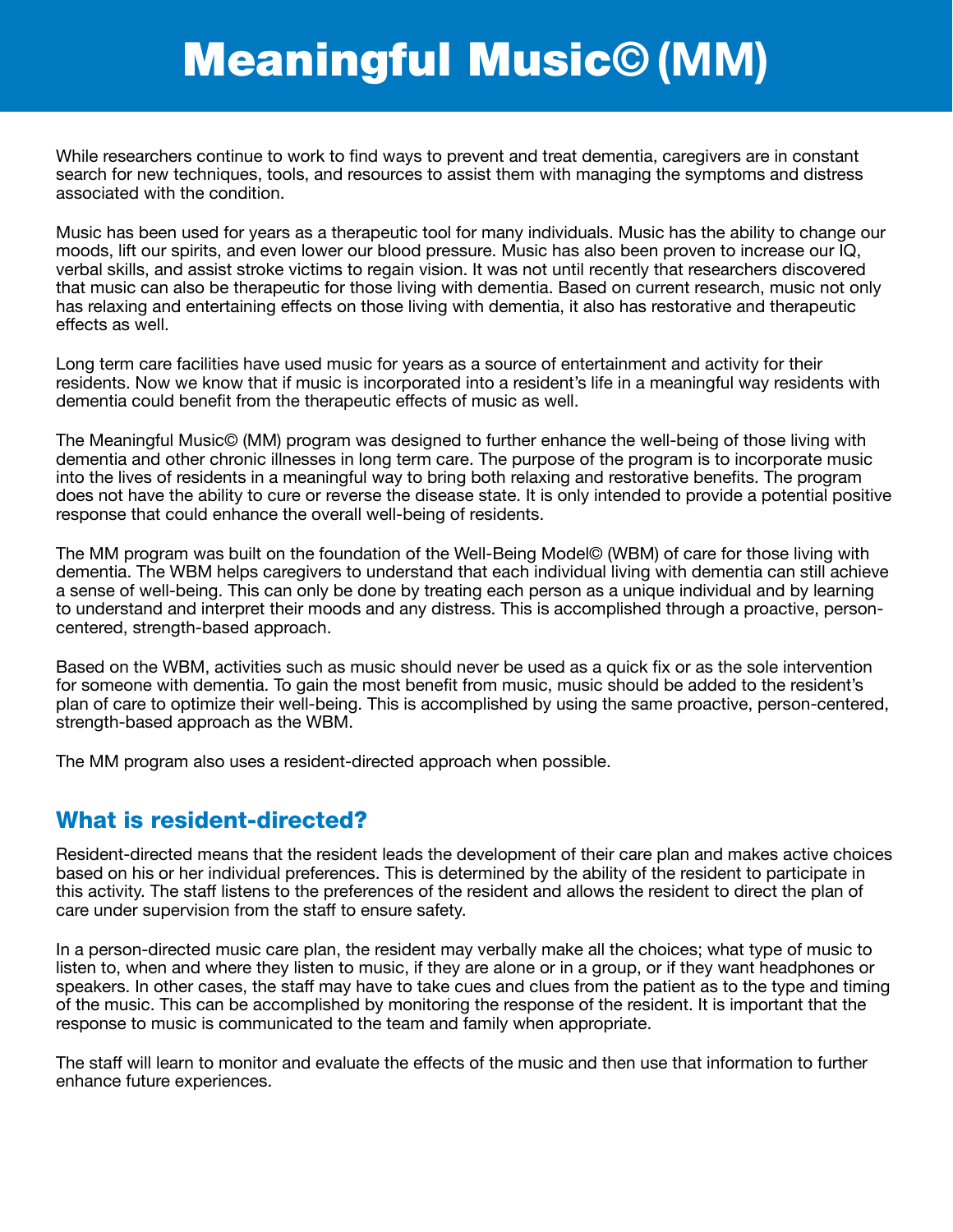## How is the program proactive?

The program is intended to be used to enhance the well-being of the resident and not solely as a "rescue intervention" during a time of "behaviors" or distress.

Proactive is the opposite of reactive. Other music programs are more reactive. In a reactive approach, staff will attempt to use music when there is a moment of distress or a problem "behavior" in hopes of alleviating the distress. Sometimes this is effective, but using music this way limits the potential benefits that music could have on the resident. Using music in a proactive manner means integrating it into the resident's routine so that it enhances his or her well-being in hopes of preventing distress or difficult behaviors.

#### How is the program person-centered?

Person-centered means that the music plan is resident-directed and has been carefully developed with the resident's preferences in mind.

In addition to the resident's preferences, the plan includes their mood, preexisting health conditions, and physical and cognitive abilities.

The staff will learn to incorporate information from the resident's IPAGE, a tool within the WBM, to develop a musical experience that is personalized to meet his or her needs.

#### How is the program strength-based?

A strength-based approach means that the staff will focus on what the resident can do versus what they can no longer do. With this approach, the staff will work with the resident on developing a plan that allows the resident to actively participate as much as possible.

This approach may include instruments, dancing, singing, tapping a toe or clapping as a part of the plan.

# Benefits of Music

The benefits of music have been studied for years. Music has been proven to have a positive effect on individuals' health and well-being. Recent research on the effects of music on those living with dementia have demonstrated several positive effects ("10 Magical Effects," 2017) ("Music, Rhythm, and the Brain," 2017). Each individual is unique and may not experience all of the benefits, but the overall effect is considered therapeutic when used correctly.

It is believed that the receptive and expressive musical abilities are preserved in individuals with Alzheimer's dementia long after their ability to process and express verbal language (Crystal, Grober, and Mauser 1989). In addition, one's recent memory is usually lost whereas the remote memory stays intact longer. Therefore, it is theorized that carefully selected music can stimulate the remote memory eliciting positive emotions and feelings. Music also has the ability to change the focus of the resident's attention to override any negative stimuli in the environment or feelings of discomfort.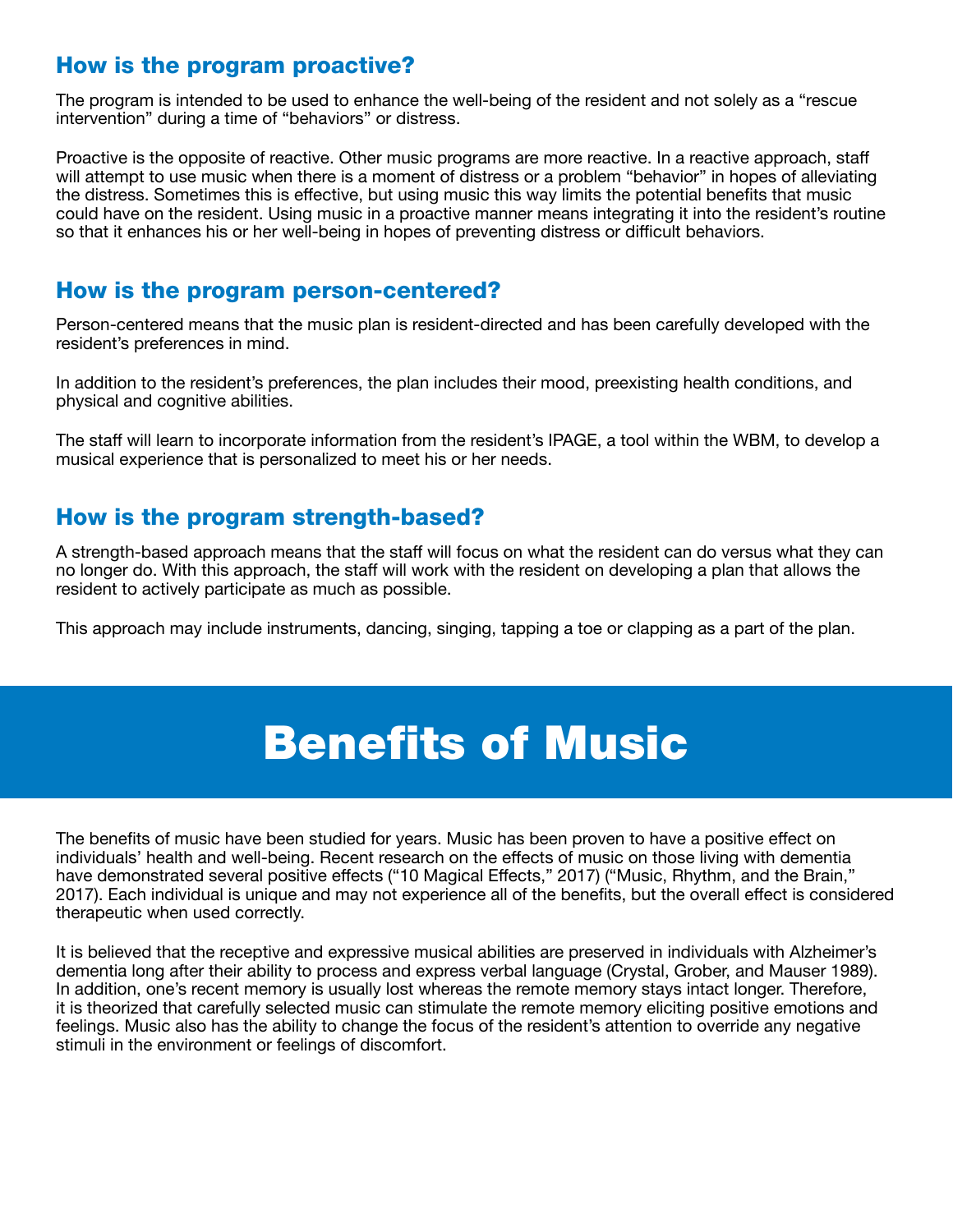# Research demonstrates potential benefits to:

- Improve memory recall
- Produce positive changes in mood and emotional status
- Provide a nonpharmacological approach to management of pain and discomfort
- Lead to stimulation that promotes interest
- Promote rhythmic continuous movement and vocal fluency
- Increase opportunities to interact socially with others
- Promote improved coordination and motor function
- Increase the release of "feel good chemicals" (melatonin, serotonin, norepinephrine, epinephrine and prolactin)

## How does it work – Brain Function

Several areas of the brain are activated when listening to music. Even more areas of the brain are stimulated when playing or preforming music ("Music, Rhythm, and the Brain," 2017).

Listening to music begins with the auditory nerves of the brain. As the sensation moves through the nerves it connects to other areas of the brain. As the individual listens to music and begins to recall the lyrics the temporal and frontal lobes are activated. If an individual is performing music (playing an instrument) they activate the areas of the brain responsible for planning and their motor and sensory cortex. Playing an instrument requires the coordination of motor and sensory touch and auditory control.

At a deeper level, music stimulates activities of the amygdala and brain stem. The amygdala regulates emotion and emotional responses. The brain stem is the control center for vital functions such as breathing, heart rate, blood pressure, and even digestion. Music has shown to improve function in these areas (Brain Structure and Their Functions, 2017).

The cerebrum or cortex is the largest part of the human brain. The cerebral cortex is divided into four lobes.

- 1. **Frontal lobe** Carries out higher mental functioning like problem solving skills, decision making, judgment, reasoning, ability to multi-task, planning, attention, emotional expression, and sexual behavior. This is what many refer to as our filter. The frontal lobe is also responsible for being able to speak fluently and meaningfully.
- 2. **Temporal lobes** Right and left associated with perception and recognition of auditory stimuli, memory and speech. Each temporal lobe contains the auditory complex.
	- a. Auditory complex analyzes the information from music such as volume, pitch, speed, melody, and rhythm.
	- b. Left temporal lobe responsible for language, articulation, and comprehension. It is often referred to as your vocabulary bank. The left is usually the first of the two lobes to be affected in Alzheimer's dementia. When the left lobe becomes impaired, individuals start relying more on the right temporal lobe.
	- c. Right temporal lobe where we store speech of rhymes and rhythm. Also speech of idle chit chat, slang, and curse words.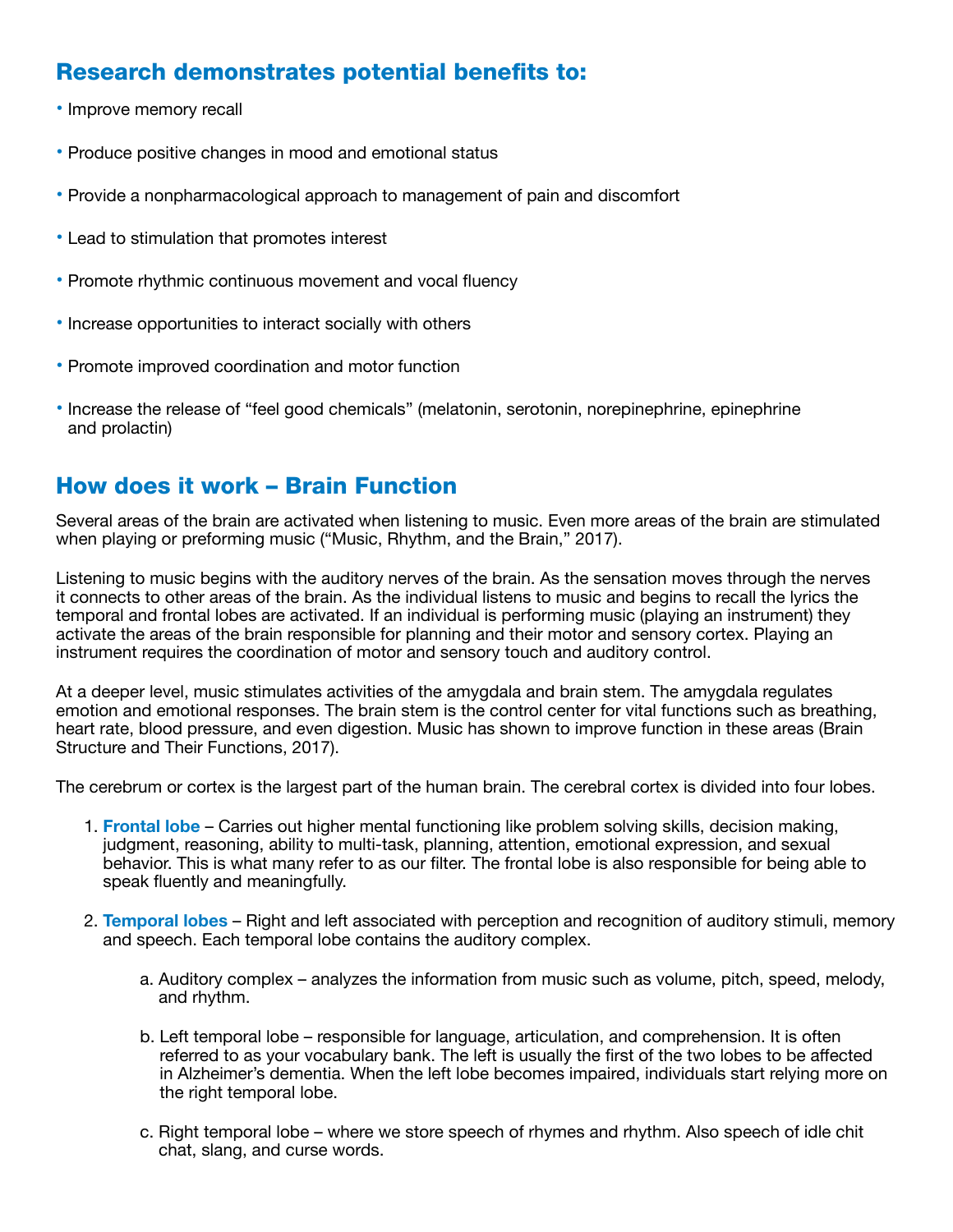- 3. **Occipital lobe** associated with visual processing. This lobe helps us to name an object after we have seen a picture or subject.
- 4. **Parietal lobe**  movement, orientation, recognition, and perception of stimuli.

**Motor cortex** – responsible for movement which is necessary for playing an instrument.

**Cerebellum** – the cerebellum is associated with regulation and coordination of movement, posture and balance. Tapping and clapping along with music stimulates your cerebellum.

**Limbic system** – is often referred to as the emotional brain. It is located beneath the cerebrum. It contains the thalamus, hypothalamus, amygdala, and the hippocampus. Music stimulates the limbic system. The limbic system is responsible for emotions, memory, stimulation, and rhythm and tonality processing.

**Amygdala** – controls the way we respond to stimuli or an event that causes an emotion that we perceive as potentially threatening or dangerous. It is often referred to as our fight or flight system. Music stimulates the auditory nerve, which is connected to the amygdala. When the auditory nerve is stimulated arousal occurs. At that time, an individual is either startled or pays attention. This part of the brain is normally inhibited when listening to music.

**Hippocampus** – responsible for learning and memory. It is responsible for converting short-term memories into long-term or permanent memory and for recalling spatial relationships in the world around us. It is usually the first part of the brain affected in Alzheimer's dementia.

**Brain stem** – located underneath the limbic system. It is responsible for basic vital life functions such as breathing, heart beat, and blood pressure. Listening to music has been proven to lower heart rate and blood pressure, and aid in digestion.

## How music boosts the brain activity of those living with dementia

Recent research shows that individuals with dementia and Alzheimer's can benefit from the effect music has directly on their brains. A recent study shows how music can boost the brain activity ("5 Reasons Why Music," 2014).

- **1.** Music stimulates emotions that bring memories
- **2.** Musical aptitude and appreciation are still present and stimulated
- **3.** Music can lead to emotional and physical closeness
- **4.** Singing stimulates both right and left sides of the brain
- **5.** Music can change a mood thus help manage anxiety and reduce agitation

## Benefits of singing

Singing offers many benefits for individuals with dementia. Singing offers benefits by acting as a catalyst for biochemical and neurological change (Reid, 2017).

- **1.** Full brain workout
- **2.** Stimulates neurochemical release
- **3.** Provides respiratory benefits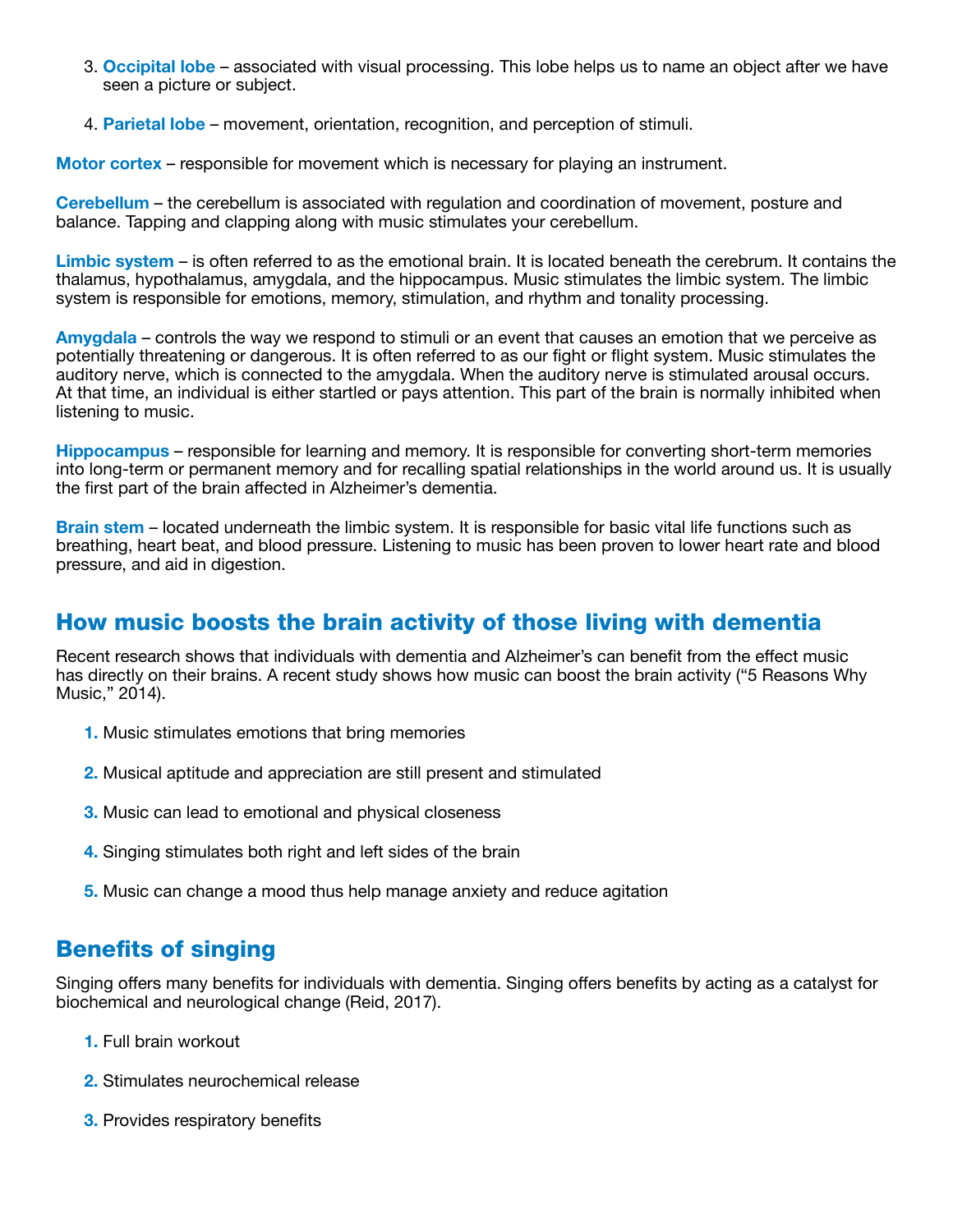- **4.** Builds up immunity
- **5.** Increases socialization opportunities.

A key pointer for singing is for the staff to remember that it is often necessary for the staff to start the song, so that the resident can hear and potentially remember the rhythm. They are more likely to join in singing than start a song.

There are many structured singing programs and resources such as Alzheimer Scotland, Dementia Choir, and SingFit™.

Clinical benefits of SingFit™ PRIME's Active Program demonstrated a 43% average mood elevation, increased socialization and improved speech and a 40% reduction in anti-anxiety medications, reduced wandering and reduced agitation (www.singfit.com/white-paper).

## Choosing the type of music program

- **1.** Singing (active) there are many benefits of singing music. Remember, staff may have to get the song or rhythm started for the resident and then he or she is more likely to join in.
- **2.** Dancing (active)
- **3.** Listening to music (passive)
- **4.** Playing instruments (active) some may still have the ability to play an instrument like the guitar or piano. Some may even find enjoyment in holding, touching, or seeing a familiar instrument. Drums are a good source of rhythm, easy to use and bring enjoyment. Drums can produce active participation and movement. A tambourine and maracas are other good examples of easy-to-use instruments.
- **5.** Group settings
- **6.** Individual experiences
- **7.** Background Music i.e. Mood Media

## When choosing the style or type of music

- **1.** Choose music from the resident's formative years, teens to mid 20's.
- **2.** Use the IPAGE to personalize a music plan (Appendix A). (Ask resident and family to become involved with the developing of the plan.)
- **3.** Use Meaningful Music personal assessment tool (Appendix B and Appendix C).
- **4.** Use soft music to assist with relaxing (useful during times of anxiety or stress, pain or discomfort, and during meal times).
- **5.** Consider upbeat songs for stimulation or during times of performing activities of daily living.
- **6.** Consider fast music to encourage movement.
- **7.** Consider gentle music to calm agitation and refocus negative behaviors.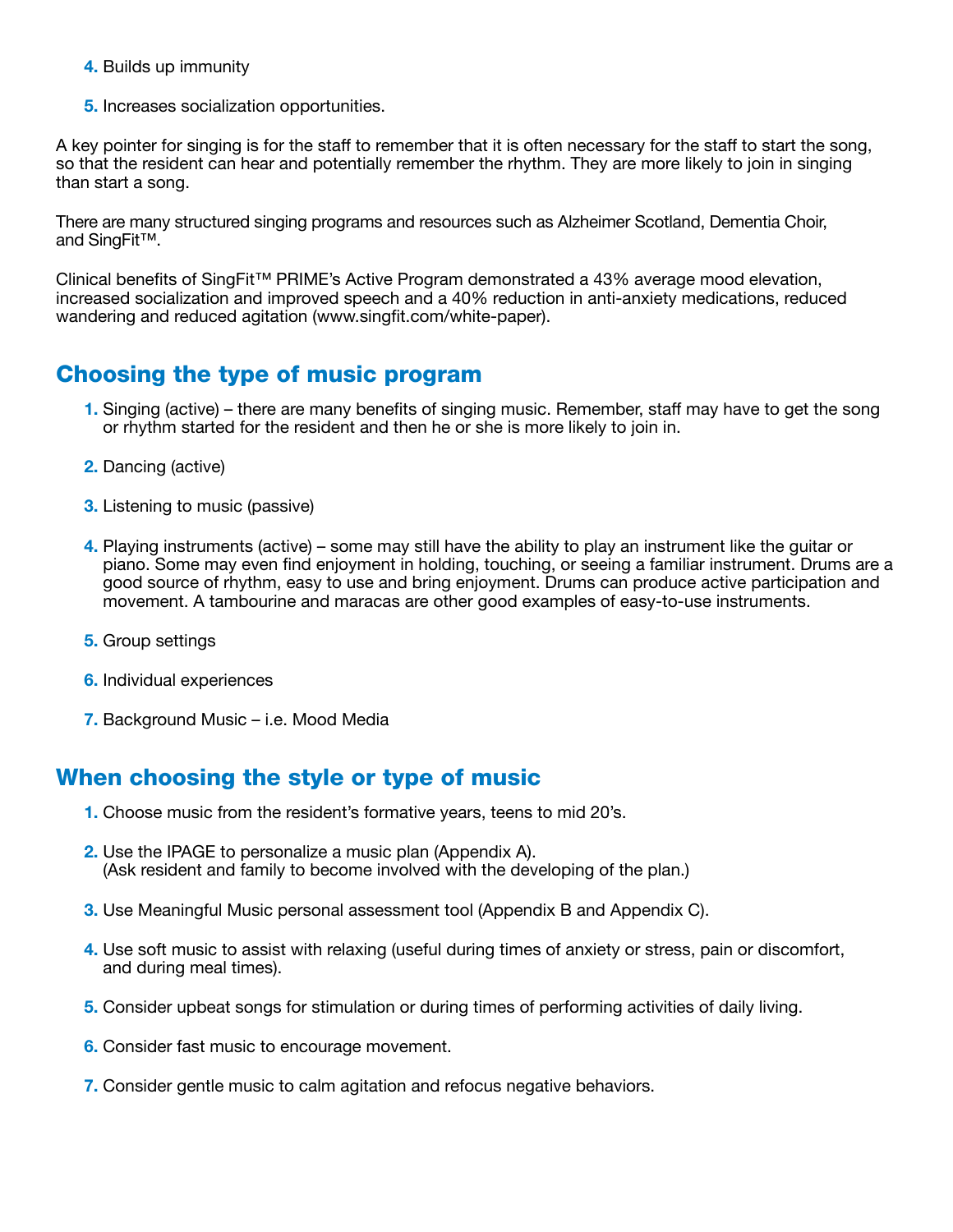# When to use music

A proactive approach is best practice. However, there will be times that music can assist with acute issues, such as anxiety or pain.

- **1.** Before anticipated anxiety or stress or during times of anxiety or stress
- **2.** Before anticipated pain or discomfort or during times of pain or discomfort
- **3.** When preparing for or during therapy sessions and exercise classes (to promote movement, balance, and coordination)
- **4.** Meal times
- **5.** Social gatherings (not always helpful, may be overstimulating)
- **6.** Alone for relaxing or entertainment purposes
- **7.** To bring joy

#### Music alone or in a group setting

Not all residents will benefit from music. Each resident's preferences should be considered and then each resident should be monitored for their response to music. The staff should learn from past experiences and take note of the details (i.e. what was the response, was the resident in a group setting, what was the time of day, and level of stimulation).

Music may lead to over stimulation in some situations. This can happen if there are other activities happening in the resident's environment and he or she becomes distracted. This may lead to the brain having difficulty processing all of the stimuli, which leads to a negative response to the music.

When using headphones for the first time the staff should consider starting this activity in a quiet, calm environment and staying with the resident to monitor the response. Residents with end stage dementia may benefit most from using music in this type of way. The staff will have to determine this.

## What to do after the music experience

One of the key domains of well-being is connectedness. This means engaging with the resident. Residents feel valued when people (staff and family) take time to have conversations with them. Many times when residents begin to lose their ability to use words the staff will forget to talk to residents thinking they can no longer understand.

Research has shown a residual effect after music is over. Sometimes nonverbal residents will be stimulated enough to speak a few words or to hold their heads up and engage with staff. It is important that the staff not just remove the headphone and move on to their next task, but to pause and engage the resident. This can be easily done by asking the resident if they enjoyed the music and how it made them feel. Staff should take time to see if there are any basic needs to be met (thirsty, hungry, need to toilet, etc.).

## How to implement music therapeutically

- **1.** Staff should use the proactive approach as the gold standard.
- **2.** Involve the resident and family as much as possible (patient-directed).
- **3.** Use the resident IPAGE to gain insight into resident's history and preferences.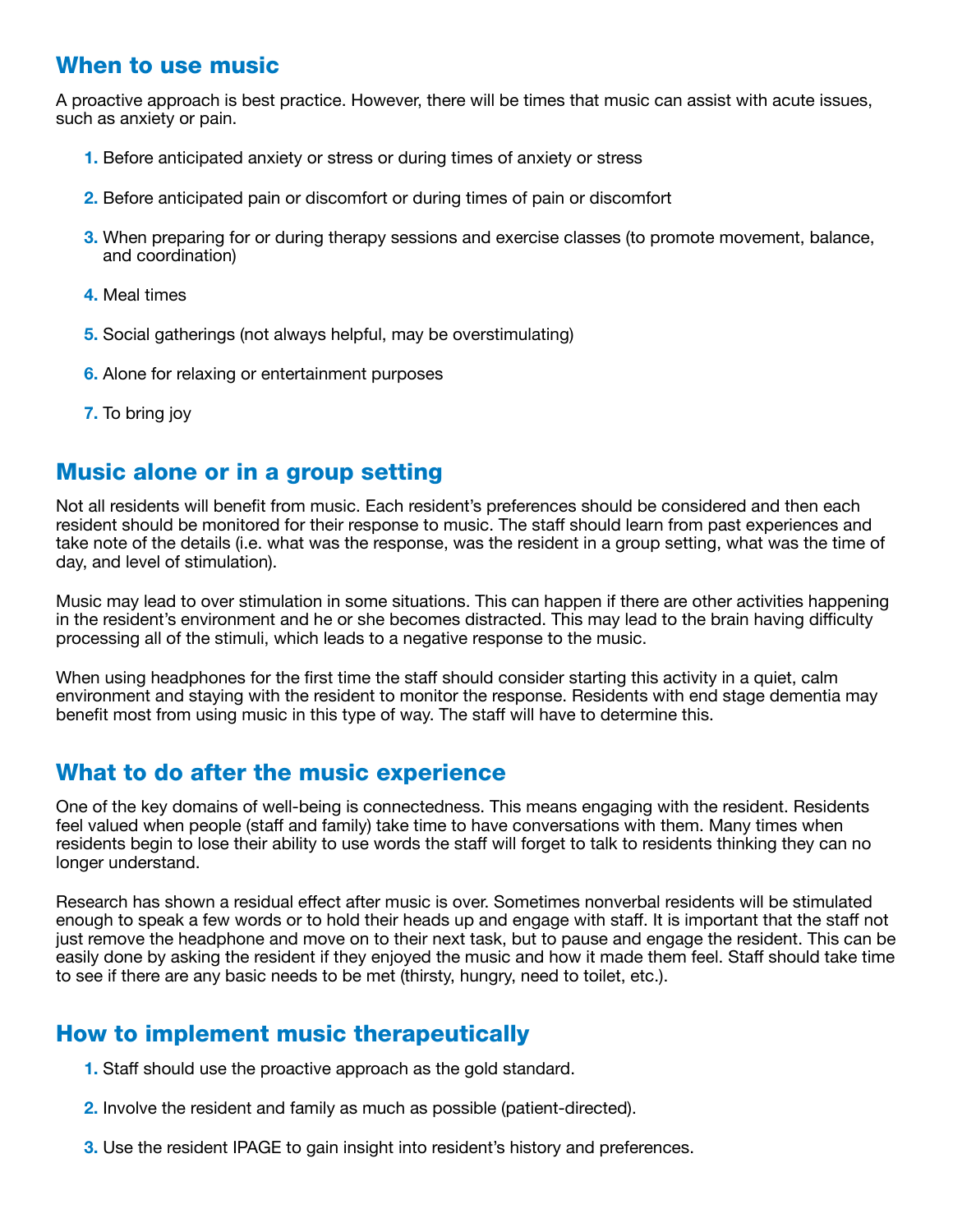- **4.** Observe and document the resident's responses to music.
- **5.** Remain flexible, willing to adjust and modify the use of music as needed. Be cautious of not becoming too routine or rigid.
- **6.** Always be mindful of the resident's changing condition and functional status.

#### How to create an individual music experience

Many times music will be enjoyed in a group setting. At other times music should be experienced on an individual basis. Enjoying music is a personal experience. Music can elicit different emotions from different people. What may bring comfort to one, may cause sadness in others.

Developing a list of music or songs that is personalized optimizes the therapeutic effect of music. There are several ways to accomplish this for an individual by:

- **1.** Gathering old records and playing them in the resident's room on a record player
- **2.** Finding a radio station that plays the genre of music the resident likes
- **3.** Finding a station on the television that plays the genre of music the resident likes
- **4.** Developing a playlist of music individualized for the resident and playing it on a device like an iPAD, iPOD or some other form of an electronic tablet

#### How to download music and create a playlist

There are a few options for purchasing music and downloading it onto a device. The first option is through Apple's iTunes. Here, an account is created in iTunes and music is purchased and downloaded (saved) onto a device. iTunes has very specific Terms and Conditions as to how this is done. It is very important that you read and understand the Terms and Conditions before establishing an account.

The second option is using a service called Spotify. Here, an account is established and music can be downloaded and purchased for a monthly fee. They do offer a family account that allows up to 6 users on one account. Spotify also has very specific Terms and Conditions for the use of their product. Read and understand the Terms and Conditions before you begin.

You should choose the program or service that works best for your music program. However, it is very important that you understand and comply with the Terms and Conditions set forth by each company.

#### **Disclaimer**

The information contained within this presentation is intended to be used for informational purposes only and not intended for any other purpose, including the purpose of providing legal advice. Each service or device recommended herein, or any other service or device used for a similar purpose, may contain its own Terms and Conditions for the use of that service or device. When choosing to utilize one or more of these services or devices, independent legal advice should be obtained regarding the best way to use the services in your facility in accordance with the specific terms and conditions.

Technology is quickly changing, accordingly, the Arkansas Health Care Association and Arkansas Health Care Foundation, its employees, agents, or representatives make no representations as to the completeness, currentness, suitability, or validity of any information and will not be liable for any errors, omissions, or delays in this information or any losses, injuries, or damages arising from its use.

#### How to download music

See Appendix D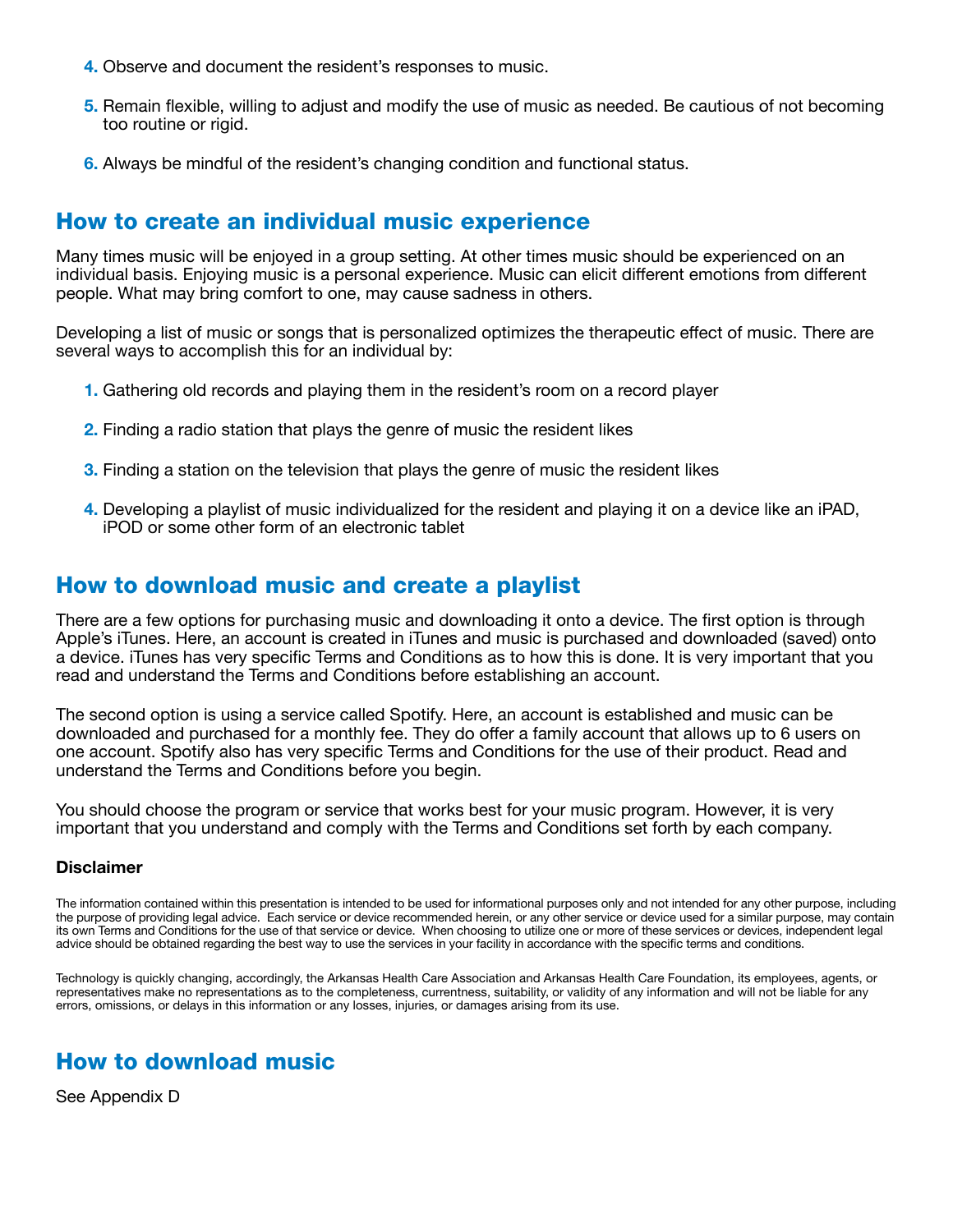## When to use headphones

You may choose to use headphones for some residents. Using headphones can be very therapeutic. Headphones help remove the distractions of background noises, the closeness of the music makes it a more intimate personal experience and helps those with hearing impairments hear the music more clearly. Headphones have proven more effective and comfortable for older adults than using ear buds.

The Alive Inside<sup>TM</sup> program provides a set of headphones and a SIM card to download music onto for a one-time fee. These can be purchased from the Alive Inside™ website. They also provide examples of playlists that may assist you in developing your own playlist for an individual.

#### How to select equipment

Having devices for downloaded music can be expensive. There are several ways to accumulate enough devices for the residents who would benefit the most from having a personal device.

The first option could be to ask the family to purchase a device for their loved one. There are devices available that are reasonably priced. Examples include tablets, iPods and iPod Shuffles. You can offer the family your assistance after they purchase the device to help them develop a playlist and download music to the device.

Another option is contacting community service organizations that might want to donate devices for the music program. Churches have been known to collect old devices to give to facilities.

You will find that there are many groups that would enjoy being a part of a meaningful program that produces such positive effects. You could start an "Adopt a Grandparent Program." In this program, teens could buy a device and work with the resident and staff to develop a playlist. The teen could visit the resident and they could enjoy music together. The teen could learn from the resident by asking questions about the music they have chosen. This causes the resident to be engaged, reminisce, and experience the benefits from the music.

#### How to monitor and evaluate the effectiveness of music

Each resident exposed to music, whether it is in a group setting or alone, should be monitored for their response to the stimulus. If the individual is responding well and appears to be enjoying the music (singing, clapping, tapping their toes, dancing, smiling) this is a win and should be shared so we can learn from the experience. If the resident does not seem to be responding (flat effect, no movement) consider changing the setting, type of music, or the time of the experience. If the music seems to be overstimulating for the resident then staff should monitor and adjust.

The facility may choose to monitor the effect of music on behaviors to use as part of their quality improvement process.

# Final thoughts

To gain the most benefit from music it should be a meaningful experience for the individual. Using a proactive, person-centered, strength-based approach will guide you in developing a successful Meaningful Music© program.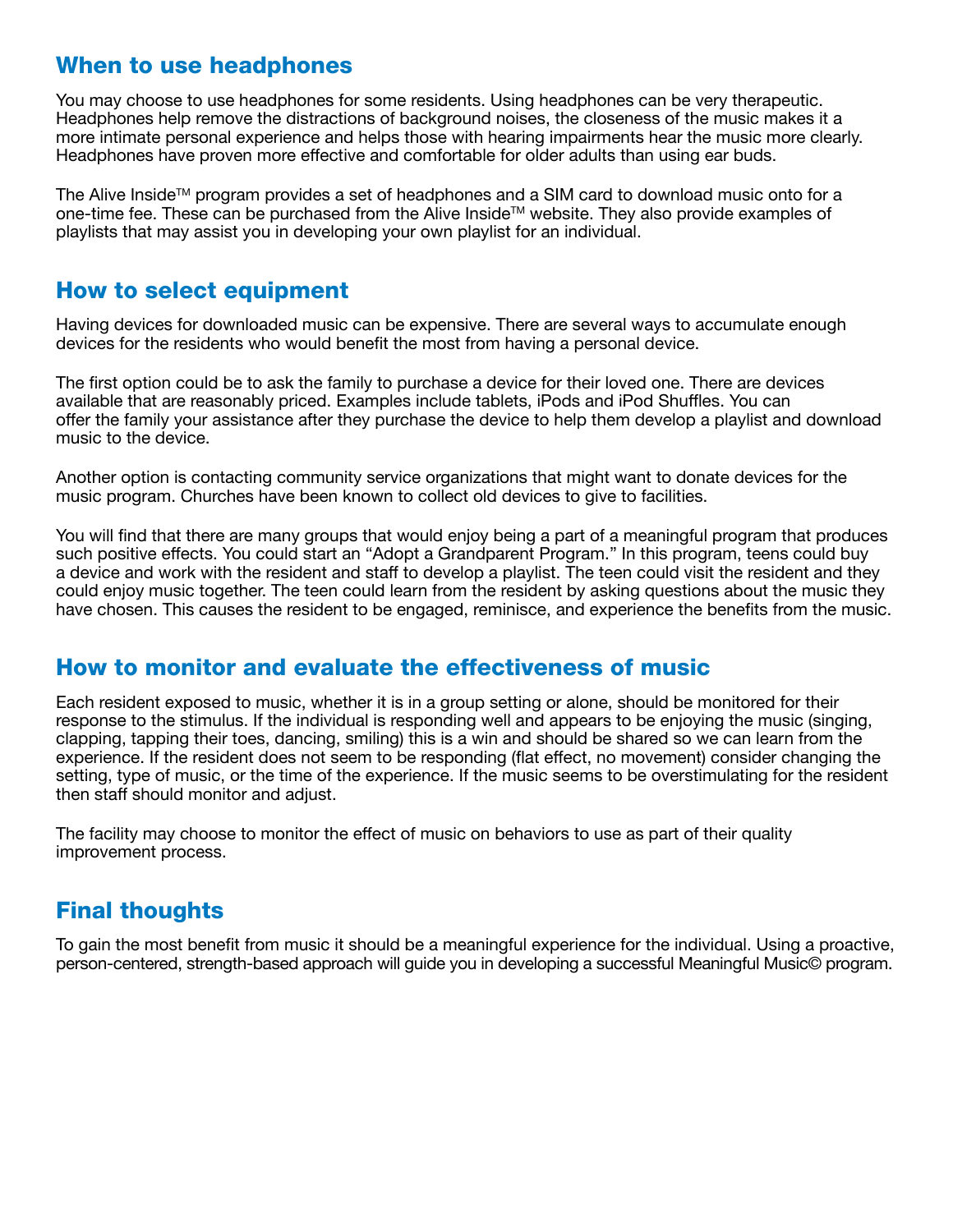# Resident I-Page

#### (Identity-Page)

| What are your routines at home? In nursing home? _______________________________ |
|----------------------------------------------------------------------------------|
| Is there anything else special I need to know about you?                         |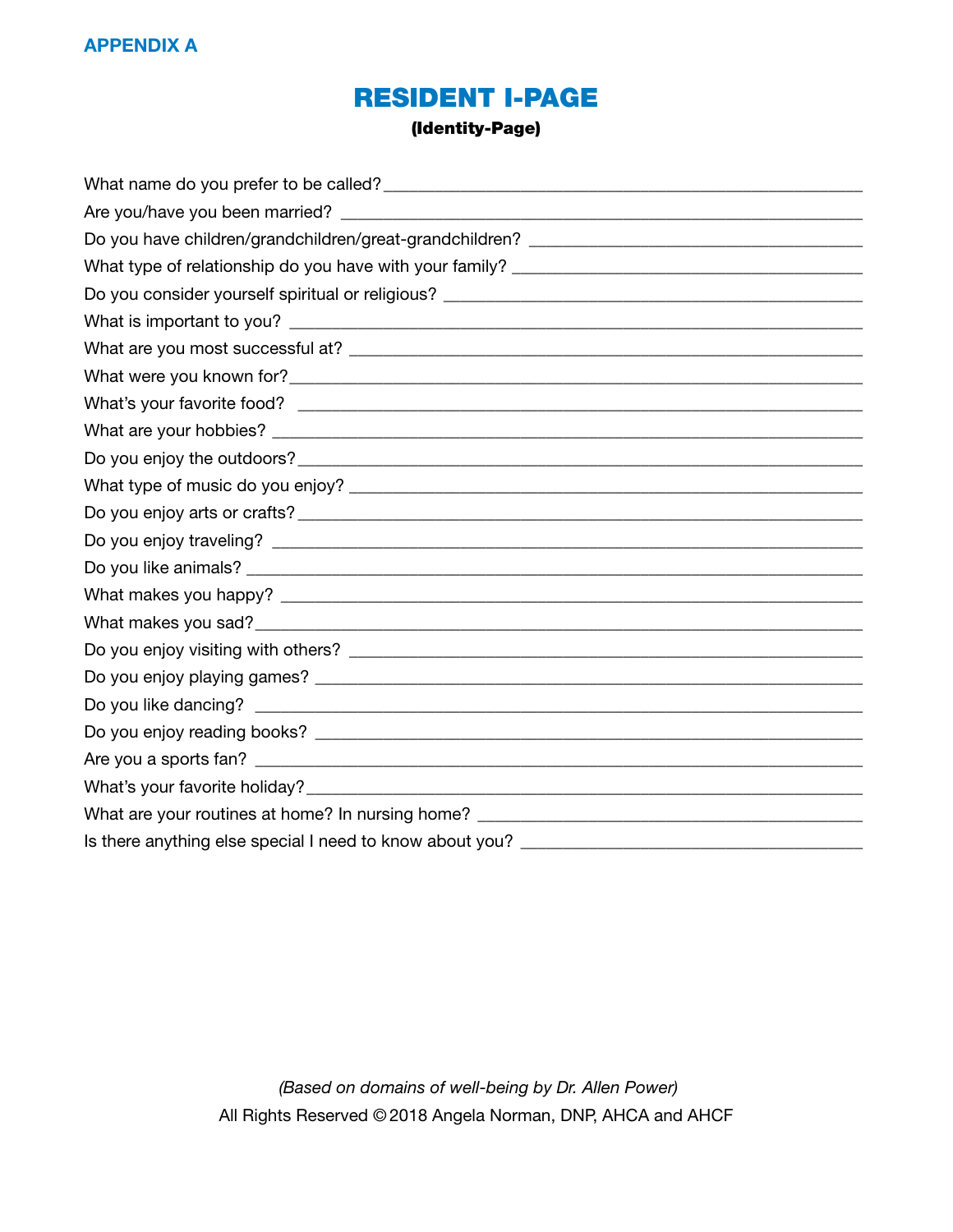#### **Appendix B**

#### **Assessment of Personal Music Preference**

Please complete the questionnaire based on your music preferences.

Before illness, how important a role did music play in your life?

1. Very Important

\_\_\_\_\_ 2. Moderately Important

\_\_\_\_\_ 3. Slightly Important

\_\_\_\_\_ 4. Not Important

Do/did you play a musical instrument?

If yes, please specify (example: piano, guitar).

Do/did you enjoy singing?

If yes, please specify (examples: around the house, church choir).

Do/did you enjoy dancing?

If yes, please specify (examples: attended dance lessons, participated in dance contests)

The following is a list of different types of music. Please indicate your three (3) most favorite types with 1 being the most favorite, 2 the next, and 3 the third favorite.

1. Country Western

\_\_\_\_\_ 2. Classical

\_\_\_\_\_ 3. Spiritual/Religious

**\_\_\_\_** 4. Big Band/Swing

 $\frac{1}{\sqrt{2}}$  5. Folk

\_\_\_\_\_ 6. Blues

 $_$  7. Jazz

8. Rock and Roll

\_\_\_\_\_ 9. Easy Listening

\_\_\_\_\_ 10. Cultural or Ethnic Specific (Examples: Czech polkas, Ravi Shankar Indian sitar)

11. Other

Please put a check  $(v)$  beside the most correct choice to the following questions.

What form does your favorite music take?

\_\_\_\_\_ 1. Vocal

\_\_\_\_\_ 2. Instrumental

\_\_\_\_\_ 3. Both

Please identify specific songs/selections that make you feel happy.

Please identify specific artist(s)/performer(s) that you enjoy listening to the most.

Please identify specific albums, audio cassettes, or compact discs contained in your personal music library.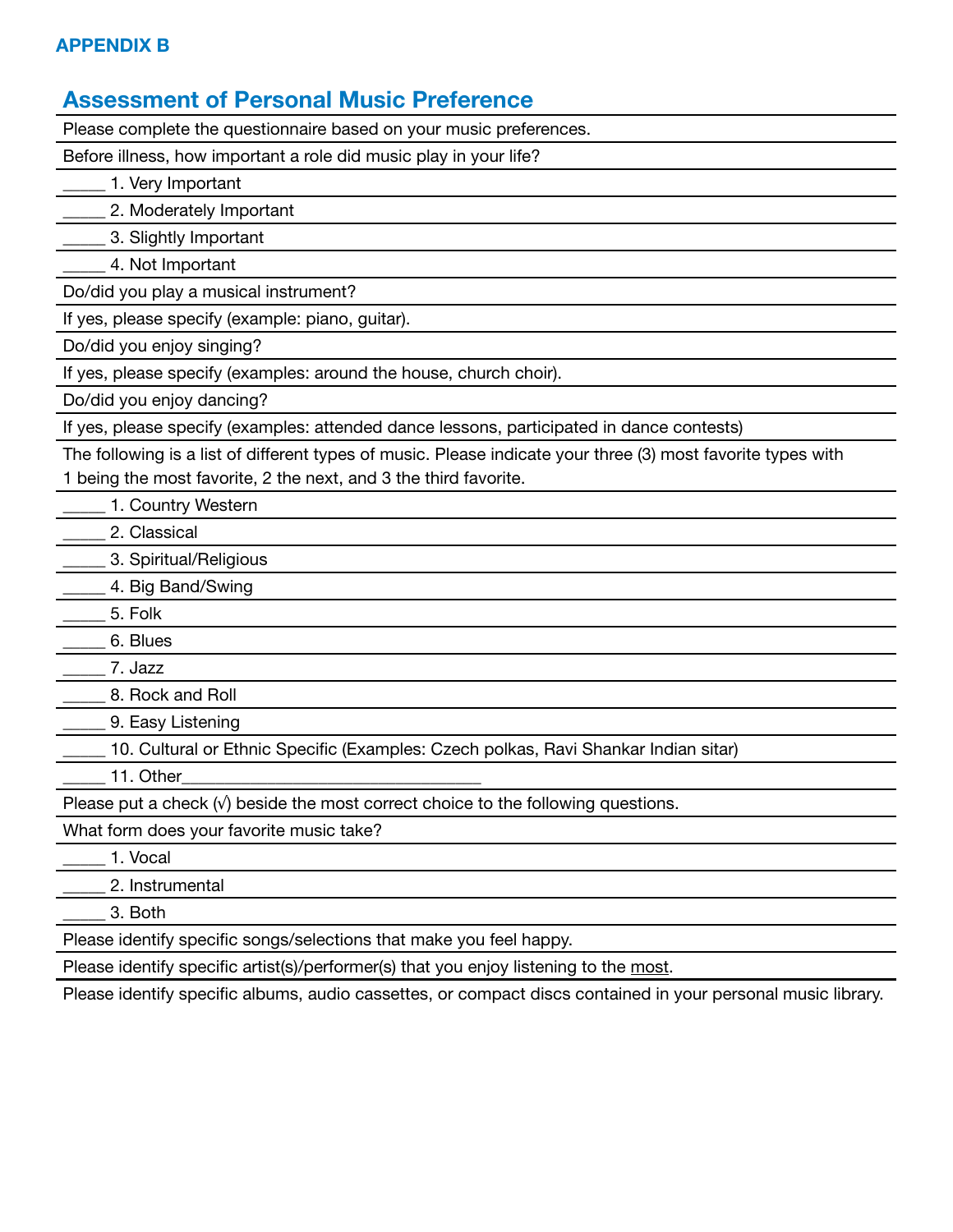#### **Appendix C**

#### **Assessment of Personal Music Preference**

Please complete the questionnaire based on your knowledge of your family member's music preference.

Before illness, how important a role did music play in his/her life?

\_\_\_\_\_ 1. Very Important

\_\_\_\_\_ 2. Moderately Important

\_\_\_\_\_ 3. Slightly Important

\_\_\_\_\_ 4. Not Important

Does/did he/she play a musical instrument?

If yes, please specify (example: piano, guitar).

Does/did he/she enjoy singing?

If yes, please specify (examples: around the house, church choir).

Does/did he/she enjoy dancing?

If yes, please specify (examples: attended dance lessons, participated in dance contests)

The following is a list of different types of music. Please indicate the individual's three (3) most favorite types with 1 being the most favorite, 2 the next, and 3 the third favorite.

1. Country Western

\_\_\_\_\_ 2. Classical

\_\_\_\_\_ 3. Spiritual/Religious

4. Big Band/Swing

 $\frac{1}{\sqrt{25}}$  5. Folk

\_\_\_\_\_ 6. Blues

\_\_\_\_\_ 7. Jazz

8. Rock and Roll

9. Easy Listening

\_\_\_\_\_ 10. Cultural or Ethnic Specific (Examples: Czech polkas, Ravi Shankar Indian sitar)

11. Other

Please put a check  $(v)$  beside the most correct choice to the following questions.

What form does the individual's favorite music take?

| cal |  |
|-----|--|
|-----|--|

\_\_\_\_\_ 2. Instrumental

\_\_\_\_\_ 3. Both

Please identify specific songs/selections that make your family member feel happy.

Please identify specific artist(s)/performer(s) that the individual enjoyed/enjoys listening to the most.

Please identify specific albums, audio cassettes, or compact discs contained in your family member's personal music library.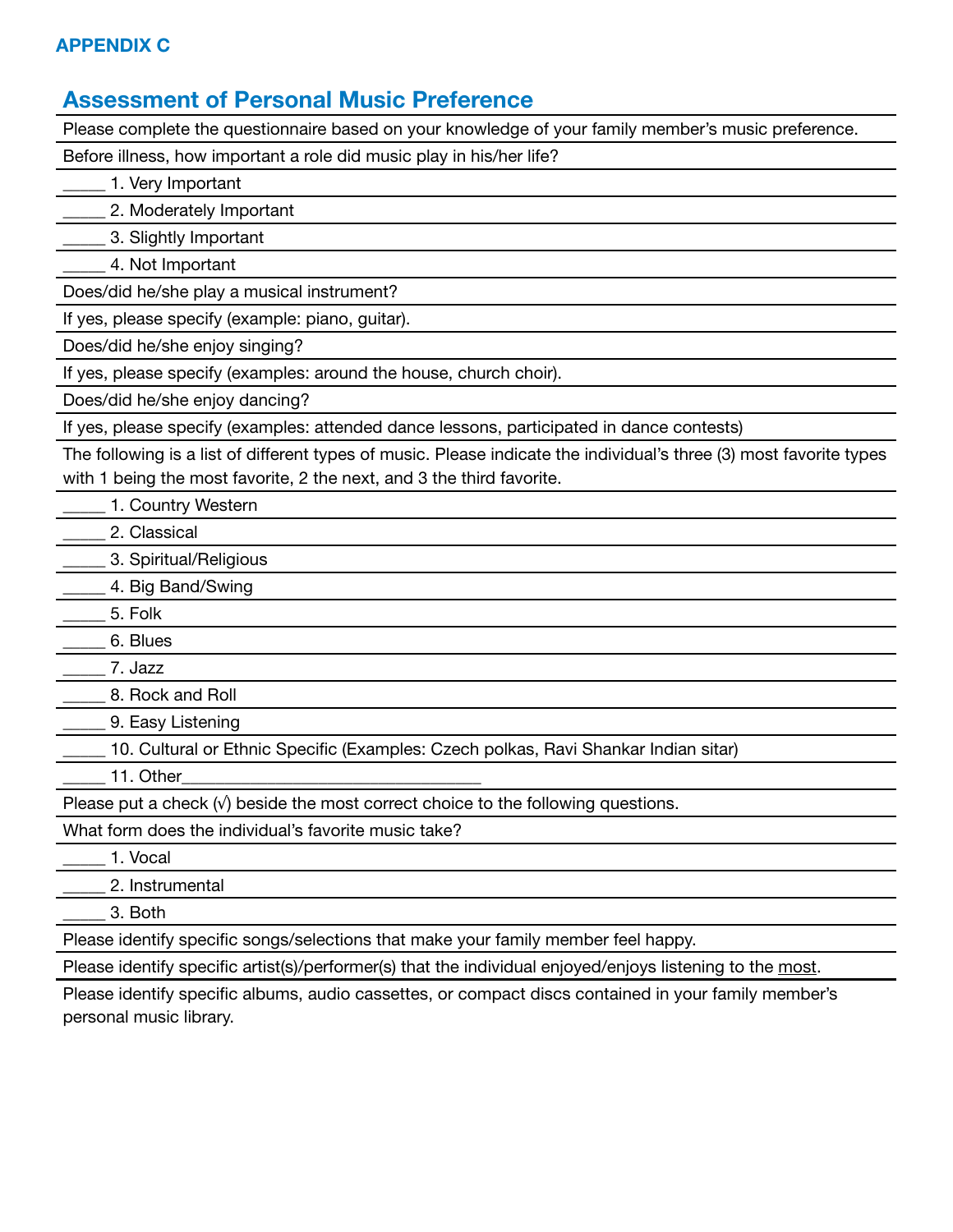#### **Appendix D**

# How to Download iTunes and create an iTunes account

- **1.** On your computer, use a web browser and type in the search bar www.apple.com/itunes/download. Click on the rectangular blue button towards the bottom of the screen labeled "Download Now".
- **2.** Click on the file that says "iTunesSetup.exe" and hit "Run."
- **3.** After it completes the downloading process, click on the "iTunes" Icon.
- **4.** Once the window opens, click "Sign In" (it is a small button next to the search bar). Another log-in window should pop up.
- **5.** Click "Create Apple ID" in the bottom left of the pop-up window.
- **6.** After you finish creating your account, you can then search whatever song you would like to download in the search bar at the top right corner of the screen.
- **7.** When the song of your choice pops up on the screen, you click the price and then it will download to your music library.

# How to Set Up Apple Music on iTunes

- **1.** Open iTunes.
- **2.** If you do not immediately see a splash screen that welcomes you to Apple Music, click the For You tab along the top of the app.
- **3.** Select "Join Apple Music" to begin the registration process.
- **4.** Choose a membership plan: either the \$9.99/month individual plan, or the \$14.99 family plan, which supports up to six members of your family. (You will not be charged until your three-month trial ends.)
- **5.** Once you have signed up, you can type in any song you would like. When you find the desired song, press the "+" sign beside the song and it will download to your music library.

# How to Set Up Spotify

- **1.** Go to the app store on your phone, and type "Spotify" in the search bar. Download the application onto your device.
- **2.** Open the app and you will have two options: 1.) either get Spotify for free, or 2.) get Spotify Premium (\$9.99 per month).
- **3.** Next, you will fill out the account information and registration is complete.

# How to Download Music on Spotify

- **1.** On the bottom of the screen in the middle you will find a search button. Tap on the button, and at the top of the screen there will be a search bar.
- **2.** Type whatever song you wish to download in the search bar.
- **3.** After you type the song selection in the search bar, scroll to the bottom of the page and you will see all of the songs that come up under that listing.
- **4.** Tap the three dots to the right of the song selection you would like, hit save, and it will download to your Spotify music library.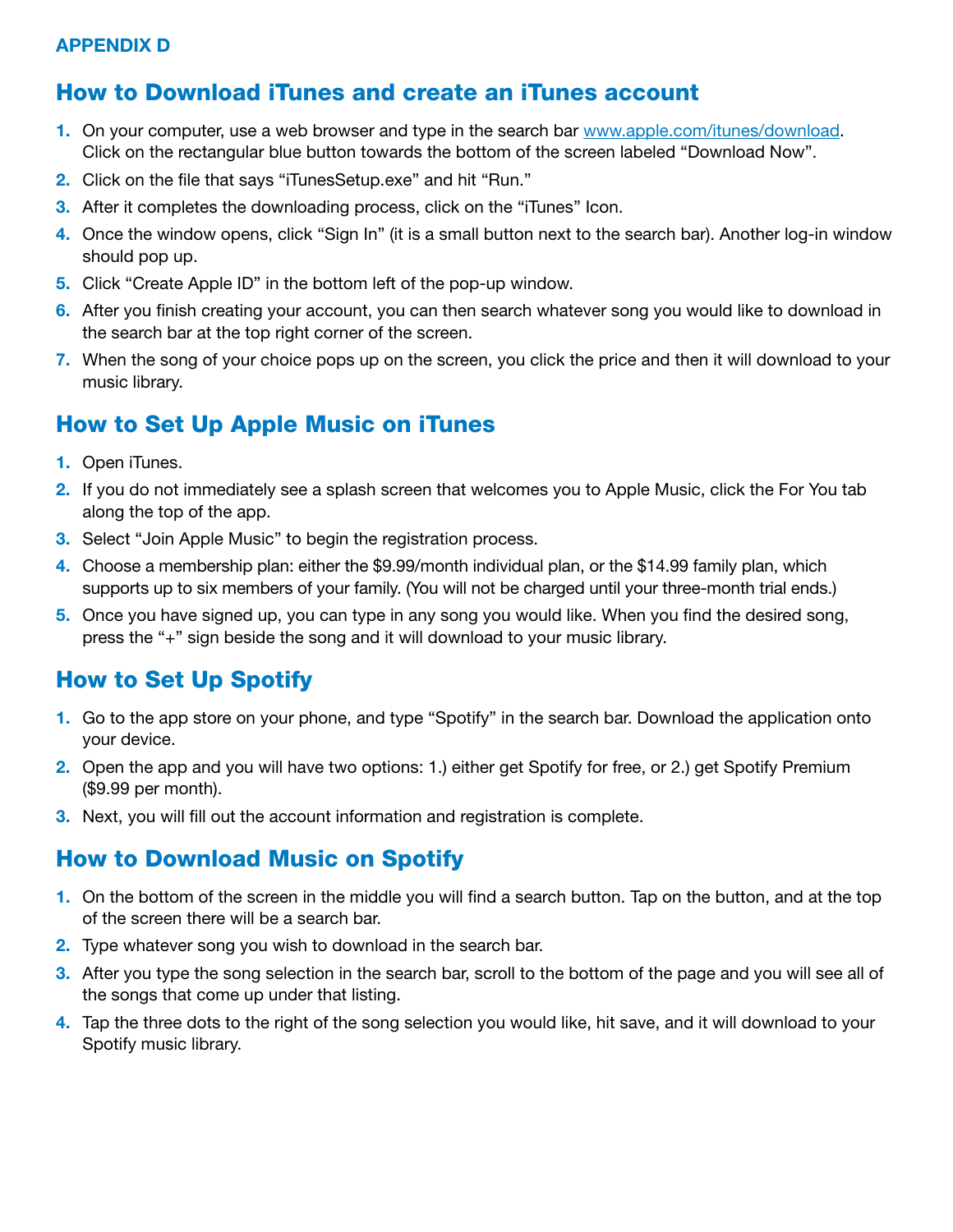#### **References**

5 Reasons Why Music Boost Brain Activity. (2014, July 21). Retrieved from [www.alzheimers.net/2014-07-21/why](http://www.alzheimers.net/2014-07-21/why-music-boost-brain-activity-in-dementia-patients/)[music-boost-brain-activity-in-dementia-patients/](http://www.alzheimers.net/2014-07-21/why-music-boost-brain-activity-in-dementia-patients/)

10 Magical Effects Music has on the Mind. (2013, September 18). Retrieved from [www.spring.org.](http://www.spring.org.uk/2013/09/10-magical-effects-music-has-on-the-mind.php%20%20) [uk/2013/09/10-magical-effects-music-has-on-the-mind.](http://www.spring.org.uk/2013/09/10-magical-effects-music-has-on-the-mind.php%20%20) [php](http://www.spring.org.uk/2013/09/10-magical-effects-music-has-on-the-mind.php%20%20)

Brain Structures and Their Functions. (2017, November 18). Retrieved from [www.serendip.brynmawr.edu/bb/](http://www.serendip.brynmawr.edu/bb/kinser/structure1.html) [kinser/structure1.html](http://www.serendip.brynmawr.edu/bb/kinser/structure1.html)

Music Therapy for Dementia: Awakening memories. (2017, October 11). Retrieved from [www.alzheimers.net/2013-06-](http://www.alzheimers.net/2013-06-04/music-therapy-for-dementia/) [04/music-therapy-for-dementia/](http://www.alzheimers.net/2013-06-04/music-therapy-for-dementia/)

Using Music to Enhance the Quality of Life of People with Alzheimer's. (2016, December 12). Retrieved from [www.](http://www.alzheimers.net/3-11-15-music-alzheimers-and-dementia/) [alzheimers.net/3-11-15-music-alzheimers-and-dementia/](http://www.alzheimers.net/3-11-15-music-alzheimers-and-dementia/)

Clark, C. and Warren, J. 2015. Music, Memory and Mechanisms in Alzheimer's disease. Brain, Vol 138, issue 8, 1Aug 2015, 2122-2125.

Cramer, L. Music Therapy Enhancing Cognition. Retrieved from [www.alz.org/cacentral/documents/dementia\\_care\\_9-](http://www.alz.org/cacentral/documents/dementia_care_9-)

Crystal, H., Grober, E., Mauser, D. (1989). Preservation of Music Memory In Alzheimer's Disease. Journal of Neurology, Neurosurgery, and Psychiatry, 52, 1415-1416.

Gerdner, L.A. (2010). Evidenced-Based Guidelines: Individualized Music for Elders with Dementia. Journal of Gerontologic Nursing, Vol. 36, No. 6, 7-15.

Graff-Radford, J. (2015, September 29). Music and Alzheimer's: Can it help? Retrieved from [www.mayoclinic.](http://www.mayoclinic.org/diseases-conditions/alzheimers-disease/expert-answers/music-and-alzheimers/faq-20058173) [org/diseases-conditions/alzheimers-disease/expert](http://www.mayoclinic.org/diseases-conditions/alzheimers-disease/expert-answers/music-and-alzheimers/faq-20058173)[answers/music-and-alzheimers/faq-20058173](http://www.mayoclinic.org/diseases-conditions/alzheimers-disease/expert-answers/music-and-alzheimers/faq-20058173)

Henriques, C. (2017, June 7). Music and Memory Program decreases Medication use and Improves Dementia Symptoms Study Finds. Retrieved from [www.](http://www.alzheimersnewstoday.com/2017/06/07/music-therapy-helped-alzheimer-symptoms/) [alzheimersnewstoday.com/2017/06/07/music-therapy](http://www.alzheimersnewstoday.com/2017/06/07/music-therapy-helped-alzheimer-symptoms/)[helped-alzheimer-symptoms/](http://www.alzheimersnewstoday.com/2017/06/07/music-therapy-helped-alzheimer-symptoms/)

Jenkins, A. (2017, August 14). Can Music Affect Your reflexes? Retrieved from [www.livestrong.](http://www.livestrong.comarticle272875-how-does-music-affect-your-reflexes) [comarticle272875-how-does-music-affect-your-reflexes](http://www.livestrong.comarticle272875-how-does-music-affect-your-reflexes) Journey of Sound to the Brain Video: [https://www.nidcd.](https://www.nidcd.nih.gov/health/journey-of-sound-video) [nih.gov/health/journey-of-sound-video](https://www.nidcd.nih.gov/health/journey-of-sound-video)

Kumar, A.M. et al. 1999. Music Therapy Increases Serum Melatonin Levels in Patients with Alzheimer's Disease. Altern Ther Health med. Nov; 5(6): 49-57.

Levitin, D.J. (2006). This is your brain on music: The science of the human obsession. New York, NY: Dulton. Google Scholar.

Maguire, L. (2014). Alzheimer's Patients brains Boosted by Belting out Sound of Music. Retrieved from [www.](http://www.lindamaguireproductions.com/gerontologist.html%20) [lindamaguireproductions.com/gerontologist.html](http://www.lindamaguireproductions.com/gerontologist.html%20) 

McDermott, O., Orrell, M., & Ridder, H. M. (2015). The development of Music in Dementia Assessment Scales (MiDAS). *Nordic Journal of Music Therapy*, *24*(3), 232–251. http://doi.org/10.1080/08098131.2014.907333

Nusbaum, E. and Silvia, P. 2010. Shivers and Timbres; Personality and the Experience of Chills From Music. Social Psychological and Personality Science.

Passion, J. (2017, September 28). Music, Rhythm, and the Brain. Retrieved from [www.brainworldmagazine.com/](http://www.brainworldmagazine.com/music-rhythm-and-the-brain/) [music-rhythm-and-the-brain/](http://www.brainworldmagazine.com/music-rhythm-and-the-brain/)

Reid, A., Rakhilin, M.et al. 2017. New Technology for Studying the Impact of Regular Singing and Song Learning on Cognitive Function in Older Adults: A Feasibility Study. Psychomusicology: Music, Mind, and Brain, Vol 27 (2), June 2017, 132-144.

Rickard, N.S. (2004). Intense emotional responses to music: A test of the physiological arousal hypothesis. Psychology of Music, 32. 371-388. Google Scholar, link.

Simmons-Stem, N., Budson, E., and Ally, B.A. 2010. Music as a memory Enhancer in patients with Alzheimer's Disease. Neuropsychologia. Aug; 48 (10): 3164-3167.

Thomas, K.S., et al. 2017, Individualized music Program is Associated with improved Outcomes for U.S. Nursing Home residents with Dementia. Am J Geriatr Psychiatry. Sep. 25 (9): 931-938. doi: 10. 1016/j.jagp.2017.04.008Epub 2017 Apr 14.